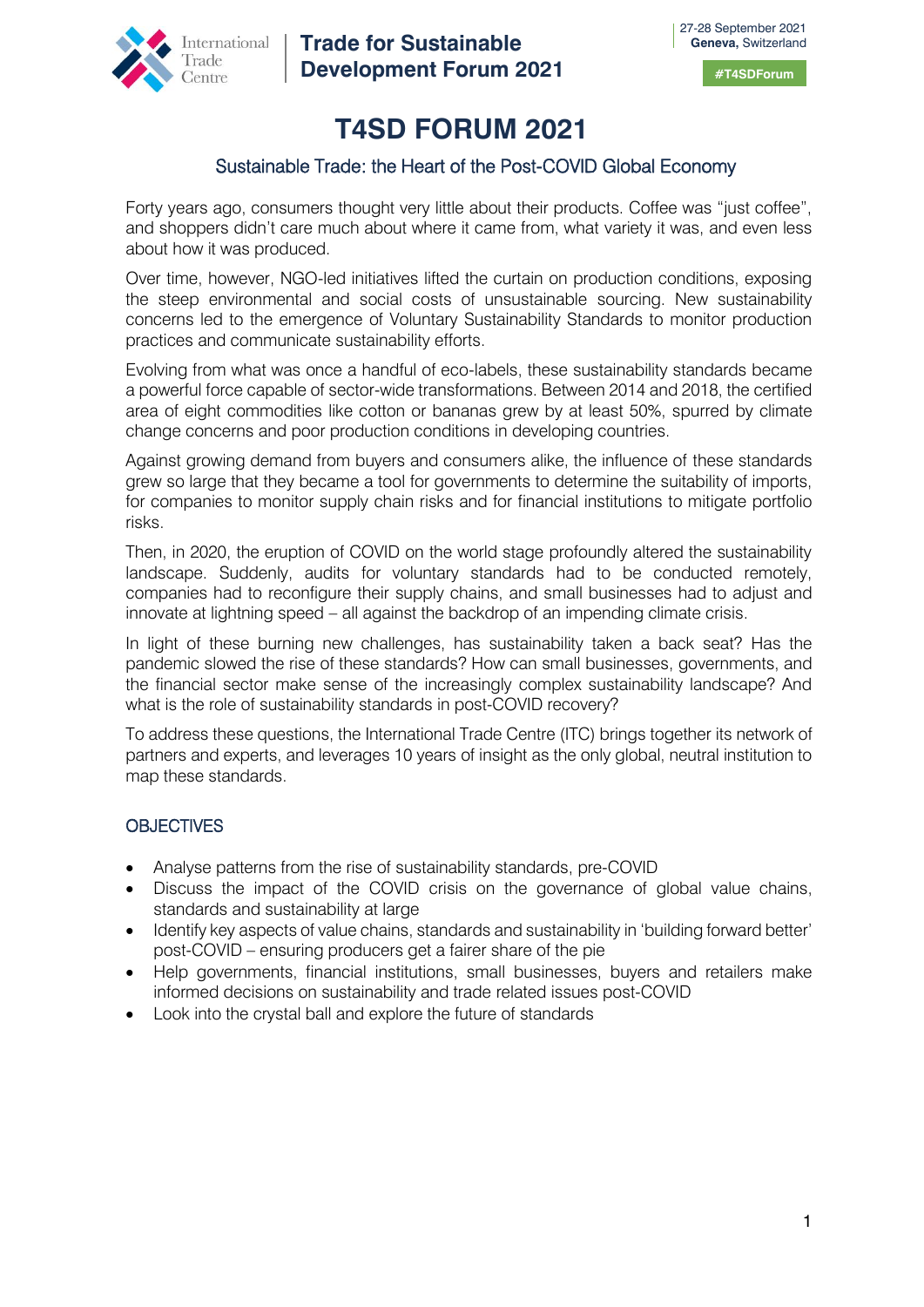# PROGRAMME AT A GLANCE

# **DAY 1 Monday, 27 September**

|             | 10:00-10:10 WELCOME ADDRESS                                                                          |
|-------------|------------------------------------------------------------------------------------------------------|
| 10:10-10:15 | <b>INAUGURAL KEYNOTE ADDRESS</b>                                                                     |
| 10:15-10:20 | <b>HIGH-LEVEL KEYNOTE STATEMENT</b>                                                                  |
| 10:20-10:25 | <b>SPECIAL KEYNOTE STATEMENT</b>                                                                     |
| 10:30-11:15 | <b>PANEL 1</b><br>Kick-off Dialogue: Sustainability Standards - in Retrospect, Introspect & Prospect |
| 11:15-11:30 | <b>BREAK</b>                                                                                         |
| 11:30-12:30 | <b>PANEL 2</b><br><b>Sustainability Standards in Practice</b>                                        |
| 12:40-13:10 | <b>FIRESIDE CHAT</b><br>AfCFTA: A New Hope for Sustainability?                                       |
| 13:10-14:00 | <b>LUNCH</b>                                                                                         |
| 14:00-15:00 | <b>PANEL 3</b><br>The Role of Standards in Sustainable Trade Policy                                  |
| 15:05-15:10 | SPECIAL HIGH-LEVEL KEYNOTE STATEMENT                                                                 |
| 15:10-16:10 | <b>PANEL 4</b><br>A Look into the Crystal Ball - The Future of Sustainability Standards              |
| 16:10-16:25 | <b>BREAK</b>                                                                                         |
| 16:25-16:50 | <b>SPECIAL DIALOGUE</b><br>What's cooking? A Fresh Take on Sustainability                            |
| 16:50-17:00 | <b>CLOSING KEYNOTE</b>                                                                               |

# **DAY 2 : WTO Public Forum | Tuesday, 28 September**

15:05-16:05 From Competition to Collaboration: Collective Action in Sustainability Standards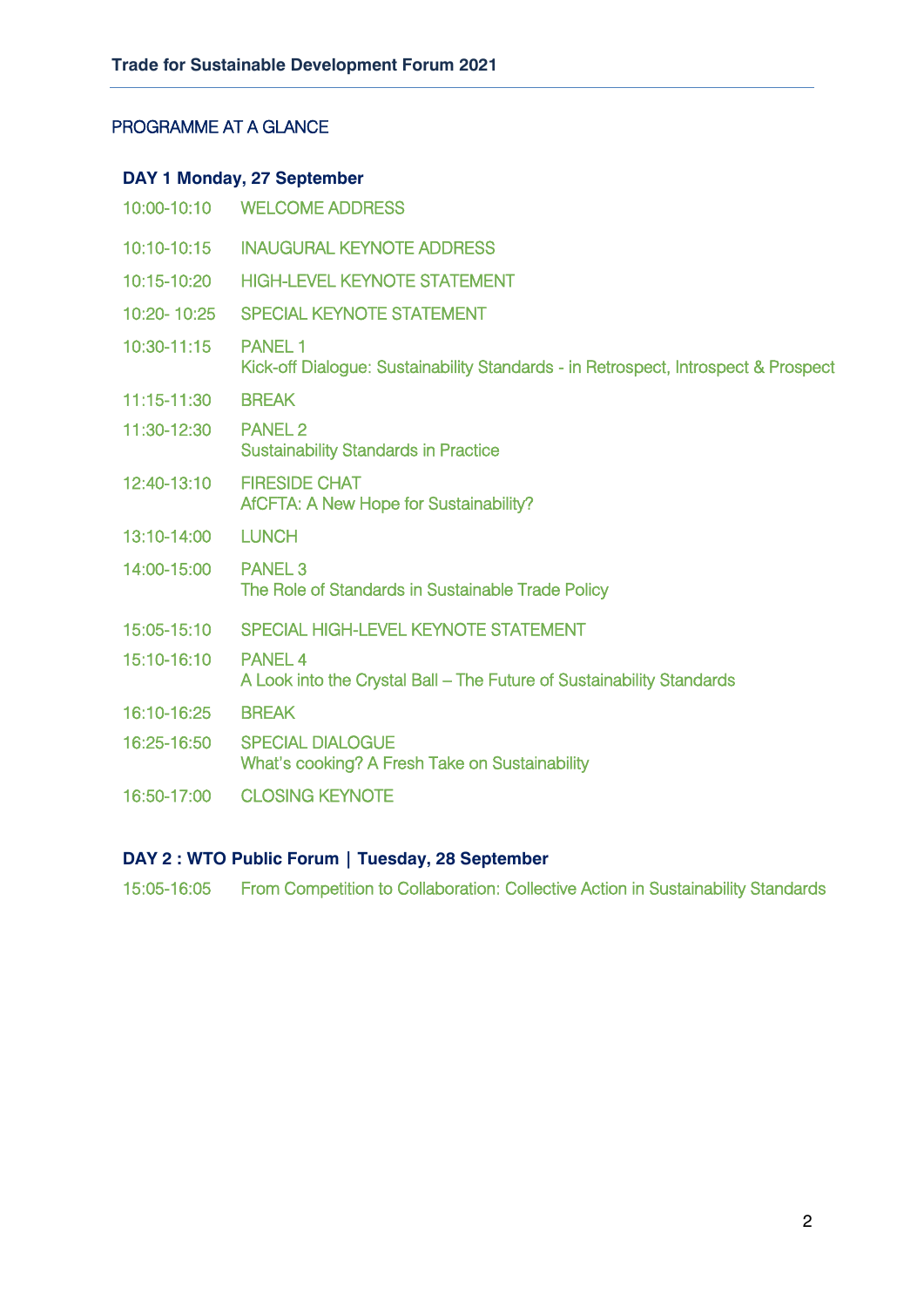#### **AGENDA**

# **DAY 1 Monday, 27 September - Morning**

#### 10:00-10:10 WELCOME ADDRESS

Pamela Coke-Hamilton, Executive Director, International Trade Centre (ITC), **Switzerland** 

10:10-10:15 INAUGURAL KEYNOTE ADDRESS

H.E. Andrés Valenciano, Minister of Foreign Trade, Costa Rica

10:15-10:20 HIGH-LEVEL KEYNOTE STATEMENT

Henry Puna, Secretary General, Pacific Islands Forum Secretariat, Fiji

10:20- 10:25 SPECIAL KEYNOTE STATEMENT

Jerry Spooner, Director, Vanuatu Department of Tourism, Vanuatu

10:30-11:15 PANEL 1 Kick-off Dialogue: Sustainability Standards - in Retrospect, Introspect & Prospect

> Sustainability standards have evolved from niche to mainstream, as companies, investors and governments use them to respond to trade-related environmental and social concerns. This session offers new insights into the past and future of these standards, with the launch of two major ITC publications, and a discussion of what standards can bring in a post-COVID era, in the midst of a climate emergency.

- *Speakers* Gabriela Alvarez, Co-founder, No Name Chocolate, Colombia
	- Vera Thorstensen, Professor, School of Economics, Getulio Vargas Foundation and Head, Center on Global Trade and Investments, Brazil
	- Joseph Wozniak, Head, Trade for Sustainable Development Programme, ITC, **Switzerland**
- *Moderator* Natalie Domeisen, Head, Corporate Events and Publishing, ITC, Switzerland
- 11:15-11:30 BREAK

#### 11:30-12:30 PANEL 2 Sustainability Standards in Practice

This session addresses common business challenges related to standards. Small businesses that want to trade internationally often must follow sustainability requirements to break into new markets. How do they choose which standards are right for them, and where can they access finance to implement the changes they need to carry out? Large buyers are using standards. How are they aligning their business strategies in pandemic times, and will their requirements evolve? For those who monitor standards, is remote auditing a feasible solution to reduce audit fatigue, for companies big and small?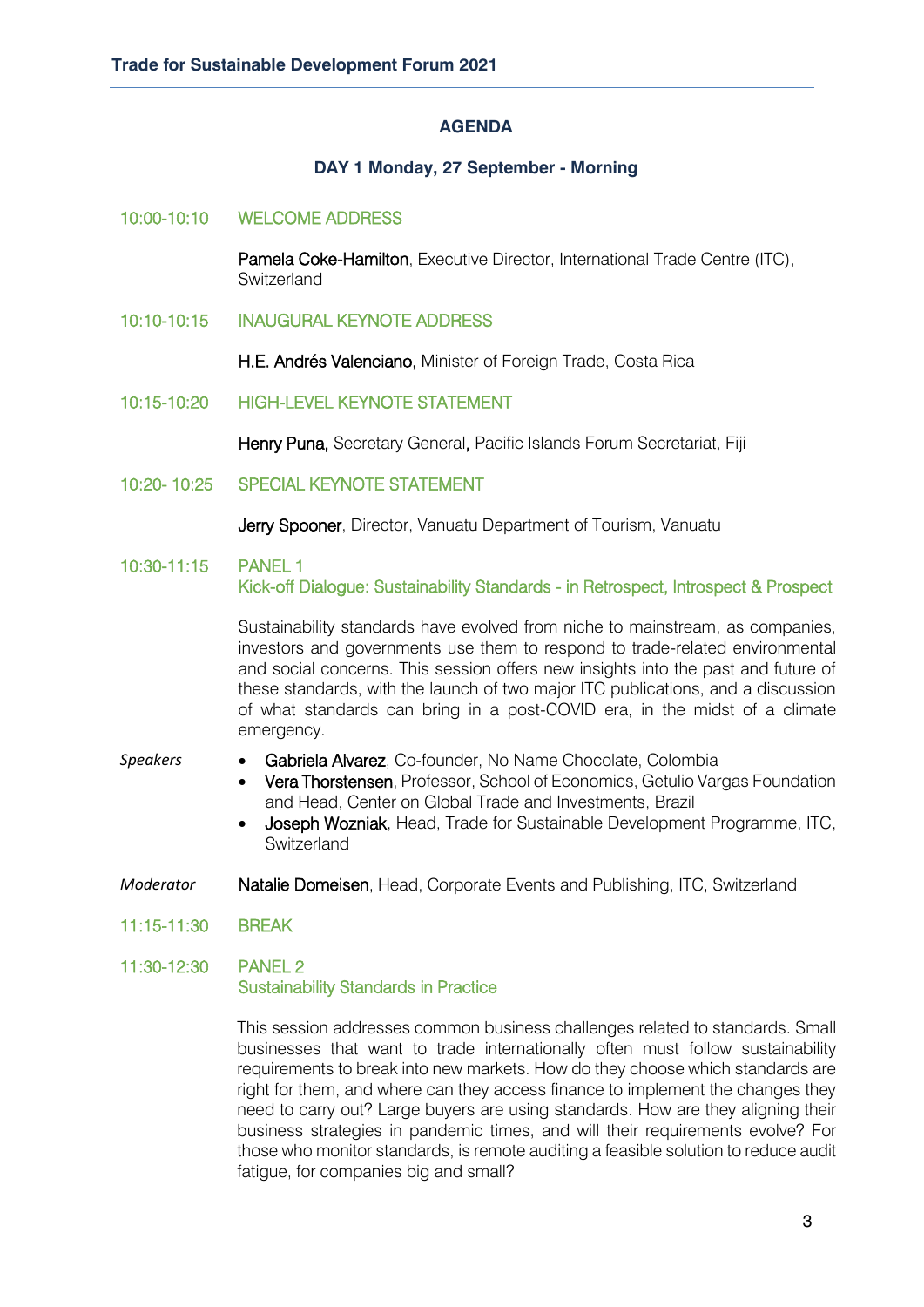#### *Speakers* • Salma Abdulai, Co-founder & CEO, Amaati Company Limited, Ghana

- Deniz Harut, Executive Director, Head of Sustainable Finance (Europe & America), Standard Chartered, United Kingdom
- Daniel Hopp, CEO, Hopp, Germany
- Sarah Negro, Global Public Affairs Manager, H&M Hennes & Mauritz, Hong Kong
- *Moderator* Natalie Domeisen, Head, Corporate Events and Publishing, ITC, Switzerland

# 12:40-13:10 FIRESIDE CHAT AfCFTA: A New Hope for Sustainability?

The African Continental Free Trade Area (AfCFTA) has the potential to boost intra-African trade, create jobs, and improve African industry competitiveness. However, it remains to be seen whether this development will be sustainable and inclusive. Are there provisions and plans envisioned under the AfCFTA to align with the Sustainable Development Goals? Is there a vision to harmonize sustainability standards and conformity assessment procedures under the AfCFTA framework? This fireside chat with the legal expert of AfCFTA will explore and address these pertinent questions.

- **Speaker Dr. Petina Gappah**, Principal Legal Advisor, Office of the Secretary-General, AfCFTA, Ghana
- *Moderator* Matthew Wilson, Chief, Special Projects, ITC, Switzerland
- 13:10-14:00 LUNCH BREAK

# **DAY 1 Monday, 27 September - Afternoon**

#### 14:00-15:00 PANEL 3: The Role of Standards in Sustainable Trade Policy

In recent years, governments have increasingly started to integrate sustainability standards into their trade policy. One may only look at the German *Lieferkettengesetz*, or the Swiss free trade deal with Indonesia, to witness the potential interplay between standards and due diligence initiatives. This session explores how governments use standards, from redirecting bilateral and regional trade agreements to enforcing supply chain compliance with government policies.

- *Speakers* H.E. Muhammad Lutfi, Minister of Trade, Indonesia
	- Cécile Billaux, Head of Unit Micro-economic Analysis, Investment Climate, Private Sector, Trade and Employment, Directorate-General International Partnerships, European Commission
	- Devesh Dukhira, CEO, Mauritius Sugar Syndicate, Mauritius
	- Sebastian Herold, Deputy Head, Division for sustainable textile supply chains and sustainable consumption, German Federal Ministry for Economic Cooperation and Development (BMZ), Germany

# *Moderator* Natalie Domeisen, Head, Corporate Events and Publishing, ITC, Switzerland

# 15:05-15:10 SPECIAL HIGH-LEVEL KEYNOTE STATEMENT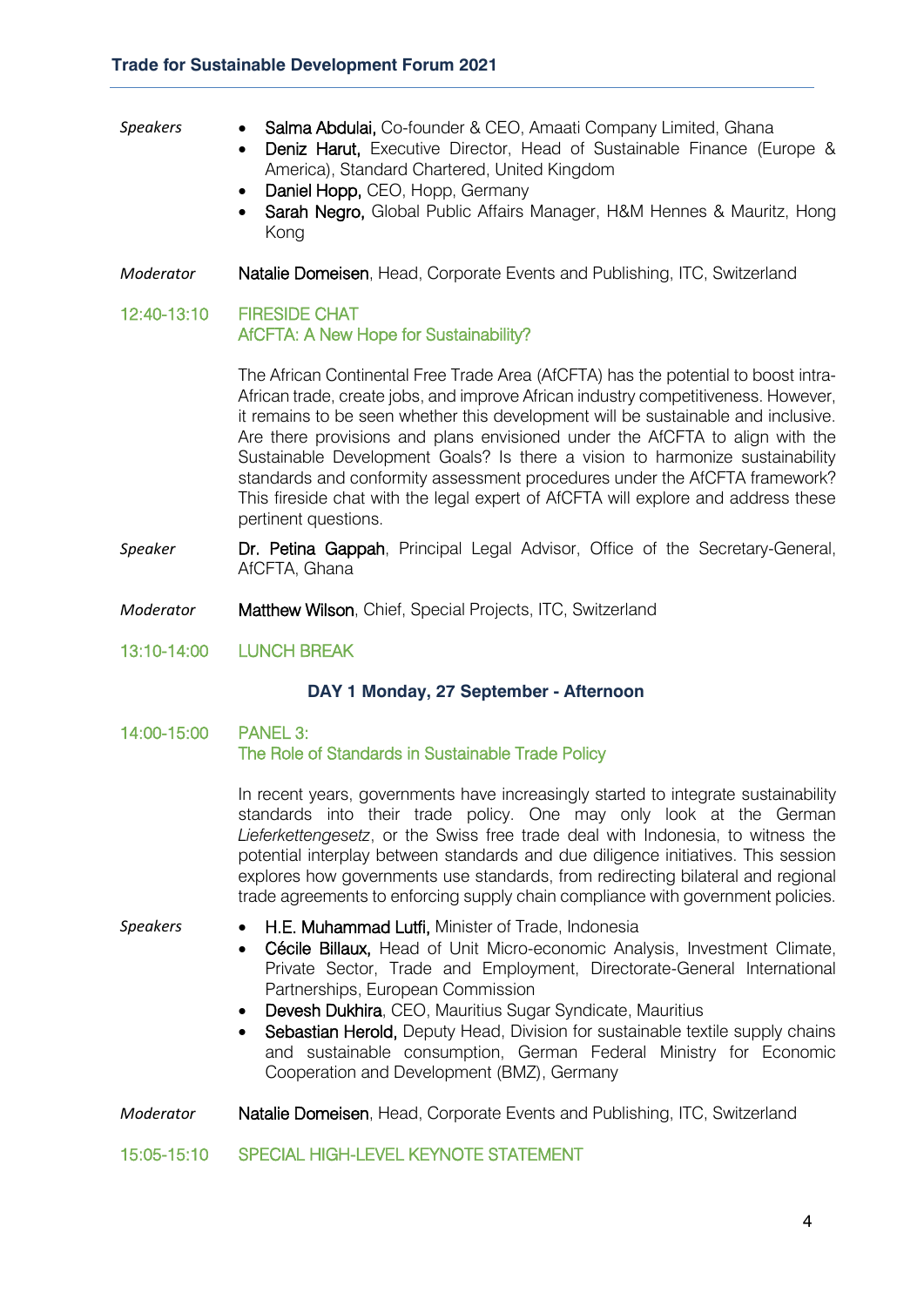H.E. Kirk D. M. Humphrey, Minister of Maritime Affairs and the Blue Economy, **Barbados** 

# 15:10-16:10 PANEL 4 A Look into the Crystal Ball – The Future of Sustainability Standards

This forward-looking panel will explore the future of sustainability standards. How will standards have to adjust to the post-pandemic reality? How can they serve the needs of MSMEs, buyers and retailers, governments and financiers? How will they innovate? Looking ahead, what form will they take in 2030? This session will explore sustainability as the remedy to build forward better, and bring together sustainability standards practitioners and experts to reflect and brainstorm the way forward, against the backdrop of a global climate emergency.

#### *Speakers* • Patrick Mallet, Innovations Director, ISEAL Alliance, Canada

- Richard Fox, Director Of Sustainability, Flamingo Horticulture Limited, Kenya
- Rijit Sengupta, CEO, Centre for Responsible Business, India
- Representative from private sector
- *Moderator* Mathieu Lamolle, Senior Advisor on Sustainability Standards & Value Chains, ITC, **Switzerland**
- 16:10-16:25 BREAK
- 16:25-16:50 SPECIAL DIALOGUE What's cooking? A Fresh Take on Sustainability

A new perspective on standards and sustainability.

- *Speaker* Pierre Thiam, Chef, Teranga Restaurant & Social entrepreneur, Yolélé Foods, USA
- *Moderator* Susanna Pak, Public Information Officer, ITC, Switzerland
- 16:50-17:00 CLOSING KEYNOTE
	- Dr. Maria Flachsbarth, The Parliamentary State Secretary, BMZ, Germany

# **DAY 2 : WTO Public Forum | Tuesday, 28 September**

#### 15:05-16:05 From Competition to Collaboration: Collective Action in Sustainability Standards

How can different sectors work together for more sustainable international trade, particularly within the framework of sustainability standards? In the face of environmental changes and the COVID-19 pandemic, the need for sustainable business has never been greater. From pre-competitive platforms to multistakeholder initiatives, how can businesses, NGOs, research institutions and governments collaborate for increased sustainability? And what are concrete examples of successful collaborations? This session will bring together business leaders, highlevel officials and changemakers to explore how different kinds ofcollective action – within industries, across sectors, and beyond borders – can lead to a greener and more sustainable future for trade, globally.

*Speakers* • Dr. Afua Asabea Asare, CEO, Ghana Export Promotion Authority, Ghana